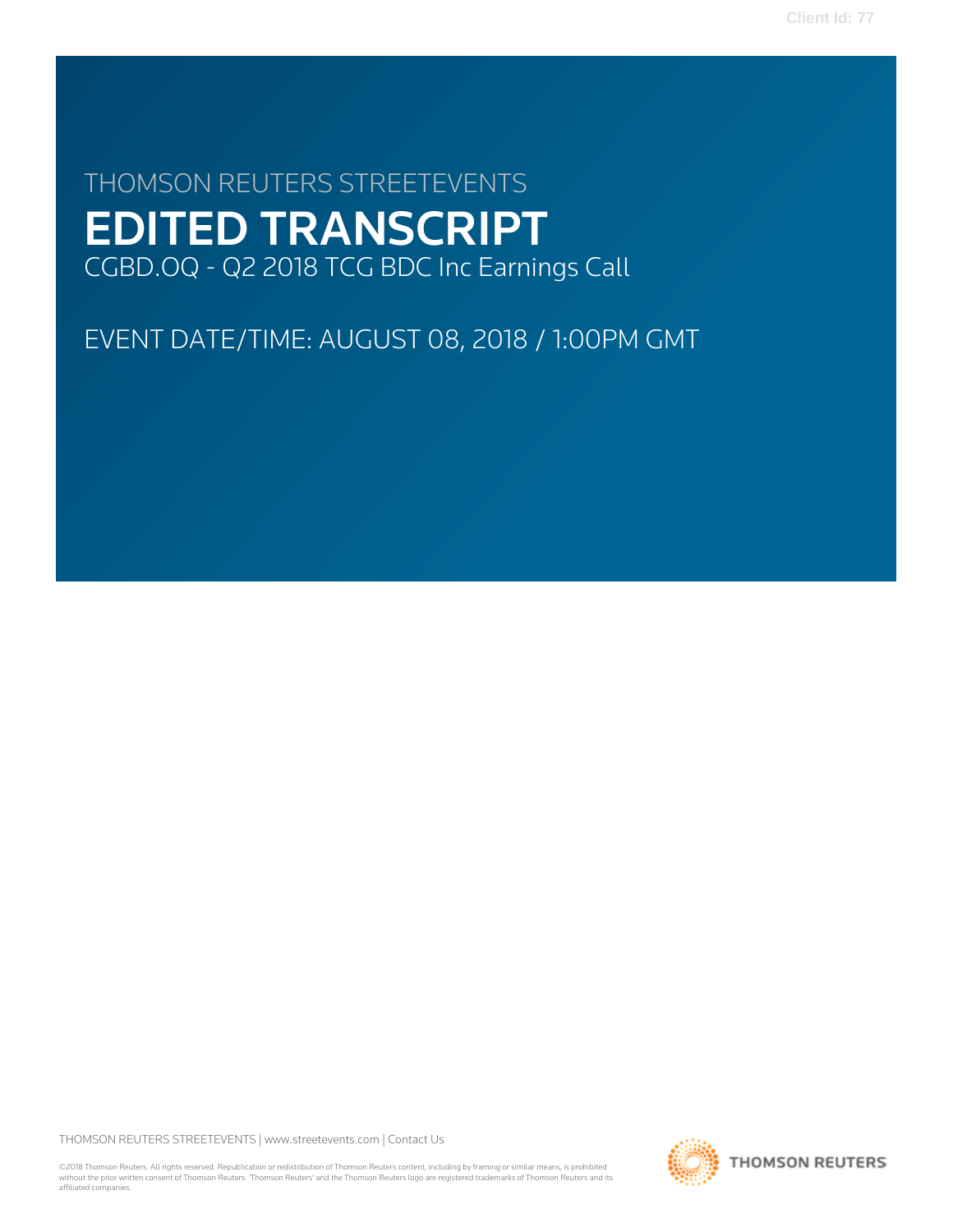# **CORPORATE PARTICIPANTS**

**[Daniel F. Harris](#page-1-0)** TCG BDC, Inc. - Head of IR

**[Grishma Parekh](#page-3-0)** The Carlyle Group L.P. - Partner and Head of Carlyle Mezzanine Partners

**[Jeff Levin](#page-2-0)**

**[Michael A. Hart](#page-1-1)** TCG BDC, Inc. - Chairman & CEO

**[Thomas M. Hennigan](#page-4-0)** TCG BDC, Inc. - CFO, Chief Risk Officer and Head of Underwriting & Portfolio Management

# **CONFERENCE CALL PARTICIPANTS**

**[Finian Patrick O'Shea](#page-5-0)** Wells Fargo Securities, LLC, Research Division - Associate Analyst

**[Melissa Marie Wedel](#page-6-0)** JP Morgan Chase & Co, Research Division - Analyst

# **PRESENTATION**

## **Operator**

<span id="page-1-0"></span>Good day, ladies and gentlemen, and welcome to the TCG BDC Second Quarter 2018 Earnings Call. (Operator Instructions) As a reminder, this conference may be recorded. I would now like to introduce your host for today's call, Mr. Daniel Harris, Head of Investor Relations. Mr. Harris, you may now begin.

# **Daniel F. Harris** - TCG BDC, Inc. - Head of IR

Thank you, Sherry. Good morning, and welcome to TCG BDC's Second Quarter 2018 Earnings Call. Last night, we issued an earnings press release and detailed earnings presentation with our quarterly results, a copy of which is available on TCG BDC's Investor Relations website. Following our remarks today, we will hold a question-and-answer session for analysts and institutional investors. This call is being webcast and a replay will be available on our website. This call and webcast is the property of TCG BDC, and any unauthorized broadcast in any form is strictly prohibited. Any forward-looking statements made today do not guarantee future performance and undue reliance should not placed on them. These statements are based on current management expectations and involve inherent risks and uncertainties, including those identified in the Risk Factors section of our 10-K and other SEC filings that could cause actual results to differ materially from those indicated. TCG BDC assumes no obligation to update any forward-looking statements at any time. Lastly, past performance does not guarantee future results.

<span id="page-1-1"></span>With that, I'll turn it over to our Chief Executive Officer, Michael Hart.

# **Michael A. Hart** - TCG BDC, Inc. - Chairman & CEO

Thank you, Dan. Good morning, everyone, and thank you for joining us for our second quarter earnings call. I'm joined today by our management team, including our President, Jeff Levin; our CFO, Tom Hennigan; and our Head of Originations, Grishma Parekh.

I'll begin this morning with a brief look at our financial results and also revisit our discussion from last quarter regarding the adoption of certain provisions of the Small Business Credit Availability Act or as I referred to it, the BDC leverage bill. I'll then provide an update on the implementation of the new leverage limitations, which became effective for us on June 7 of this year.

As you know from our discussion last quarter, TCG BDC was a leader in seeking approval for the new guidelines from both our board and our shareholder base. I'll share with you the results of that outreach and how we're thinking about utilization and talk about an important change to our fee structure as we continue to look for ways to best align our interests with those of our shareholders.

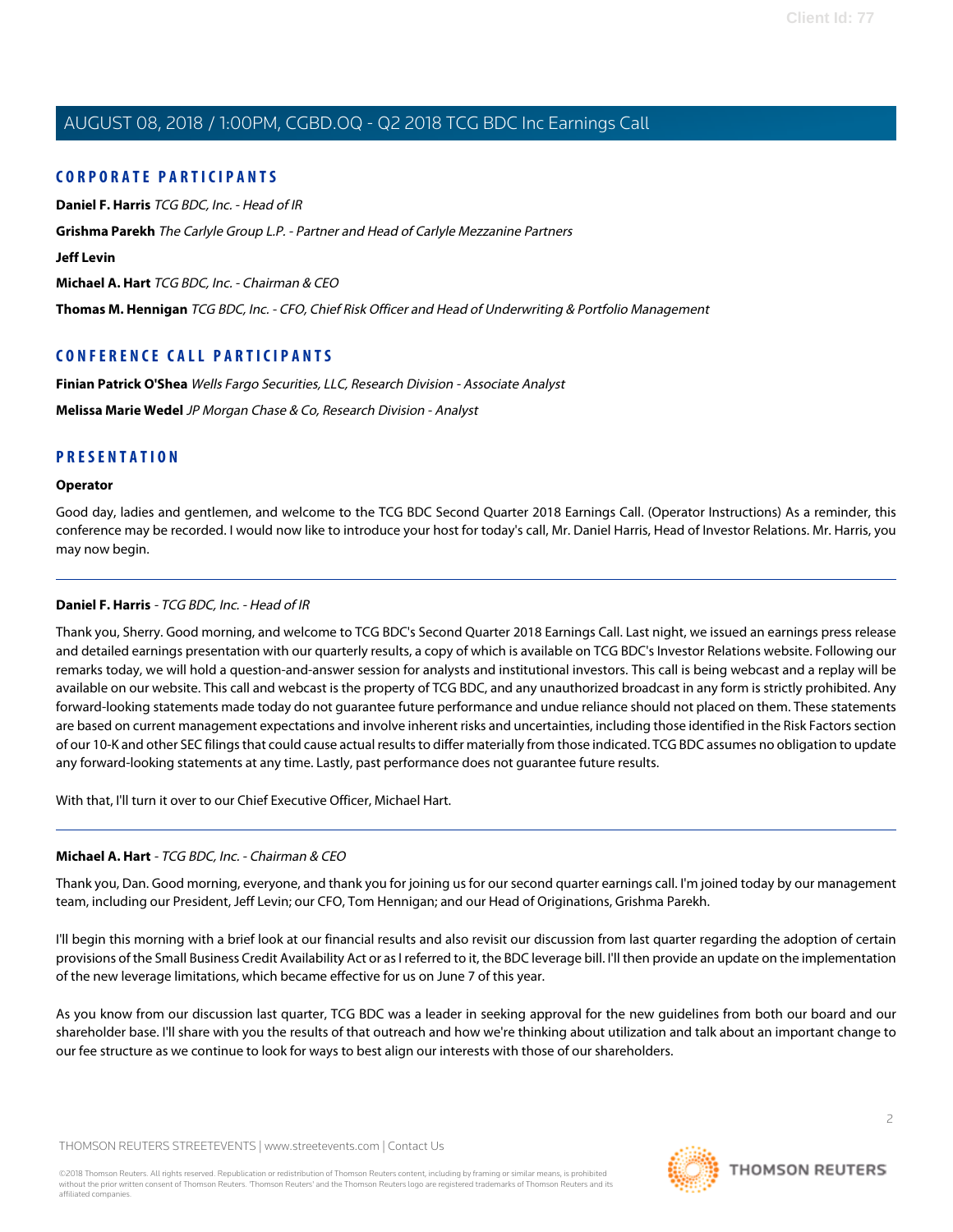Turning to our financial results. Yesterday, we released our second quarter earnings for the year. All components of our business continue to deliver consistent results, including our core portfolio, our joint venture and our strategic partnerships. All of which contributed to a solid quarter performance with net investment income of \$0.45 per share, an increase of 12.5% from the prior quarter and comfortably covering our second quarter dividend of \$0.37 per share, which represented about a 9% yield on trailing 12-month basis.

Net asset value per share declined modestly quarter-over-quarter from \$18.09 per share to \$17.93 driven primarily by some unrealized valuation changes that Tom will provide more details on in a moment.

Let me shift to our debt-to-equity ratios. It provides a good segue into a broader comments that I want to make on the topic of the BDC leverage bill. Our debt-to-equity at the end of the second quarter was 0.76:1, up modestly from 0.7:1 ratio at the end of the first quarter. We previously provided guidance of the outer boundary for our own business' leverage would be in the area of 1.3 to 1.4:1. Obviously, we're comfortably inside those levels currently but we continue to believe that those are prudent outer boundaries given the overall risk in our portfolio today. Regarding some of the bill's specifics, as you're well aware the bill permits BDCs to reduce the minimum asset coverage ratio from 200% to 150%, which translates into a potential increase in the debt-to-equity ratio from 1:1 to 2:1. When the passage of the bill was announced, we carefully considered what the new law provided for both in terms of increased regulatory cushion and the potential for increased profitability for our company, and so this adoption would be significantly positive for our shareholders.

The bill provided 2 avenues for approval and adoption, either going the board route and receiving an affirmative vote by a majority of the independent directors, in which case the new leverage parameters would go into effect one year from the date of approval or taken to a shareholder vote and receive approval within affirmative vote by a majority of the shareholders in which case the new leverage limitation would go into effect one day after the shareholder meeting. In evaluating the provisions of the bill and the potential impact, not only in our business but also in the industry as a whole, we concluded this the best path forward was to seek the approval of both our board and shareholders. It's a decision that we felt was too important not to have those 2 constituencies weigh in regardless of the timing implications. In April, our Board of Directors unanimously approved the adoption of the new BDC leverage bill and our shareholders overwhelmingly approved this adoption through a proxy process that coincided with our year-end Annual Shareholder Meeting and resulted in a 150% asset coverage ratio becoming effective on June 7 this year.

As we've mentioned previously, we don't anticipate the adoption of the reduced asset coverage requirement to influence or change the investment thesis that we've applied since our company's inception. We'll continue to invest where we see best relative value and our portfolio construct shouldn't change in any material way going forward. We obviously believe the adoption of new leverage guidelines represent an opportunity to deliver increased returns to shareholders. However, even in the absence of increased leverage, the reduced asset coverage ratio provides immediate operational flexibility and increased cushion to the regulatory leverage limit, which would be invaluable in the event of more volatile markets. Many aspects of the new bill's impact will play out over time and many of the decisions in the future will be market dependent. However, as a final point of emphasis as it relates to Carlyle ongoing commitment to the alignment of interest with shareholders, effective retroactively to July 1 of this year, our investment adviser has reduced the base management fee from 1.5% to 1% on all assets financed with greater than 1:1 leverage. This reduction in management fee, which as you know has been implemented post the shareholders' approval of the new leverage guidelines is another good example of Carlyle's philosophy around shareholder alignment.

<span id="page-2-0"></span>With that, I'll turn it over to Jeff who will provide some additional color on the overall state of the market and how this is influencing our investment selection. Jeff?

## **Jeff Levin**

Thanks, Mike. In the middle market, operating theme remained relatively unchanged during the second quarter as compared to the first quarter, including high-leverage multiples and private equity firms paying full purchase prices. Substantial dry powder held by both private credit and private equity managers, coupled with the strong underlying U.S. economy, continue to drive this dynamic. Loans to finance LBOs continue to have substantial equity value below them, and in the middle market, the average equity contribution was 43% at the end of June, which is significantly higher than it was at the peak of the last credit cycle when it was 32% in 2007. Second quarter sponsored loan volume was roughly flat with the first quarter with approximately 2/3 driven by new money activity. The syndicated loan market experienced some volatility in June with 42 deals flexing pricing wider versus 18 flexing tighter during the month.

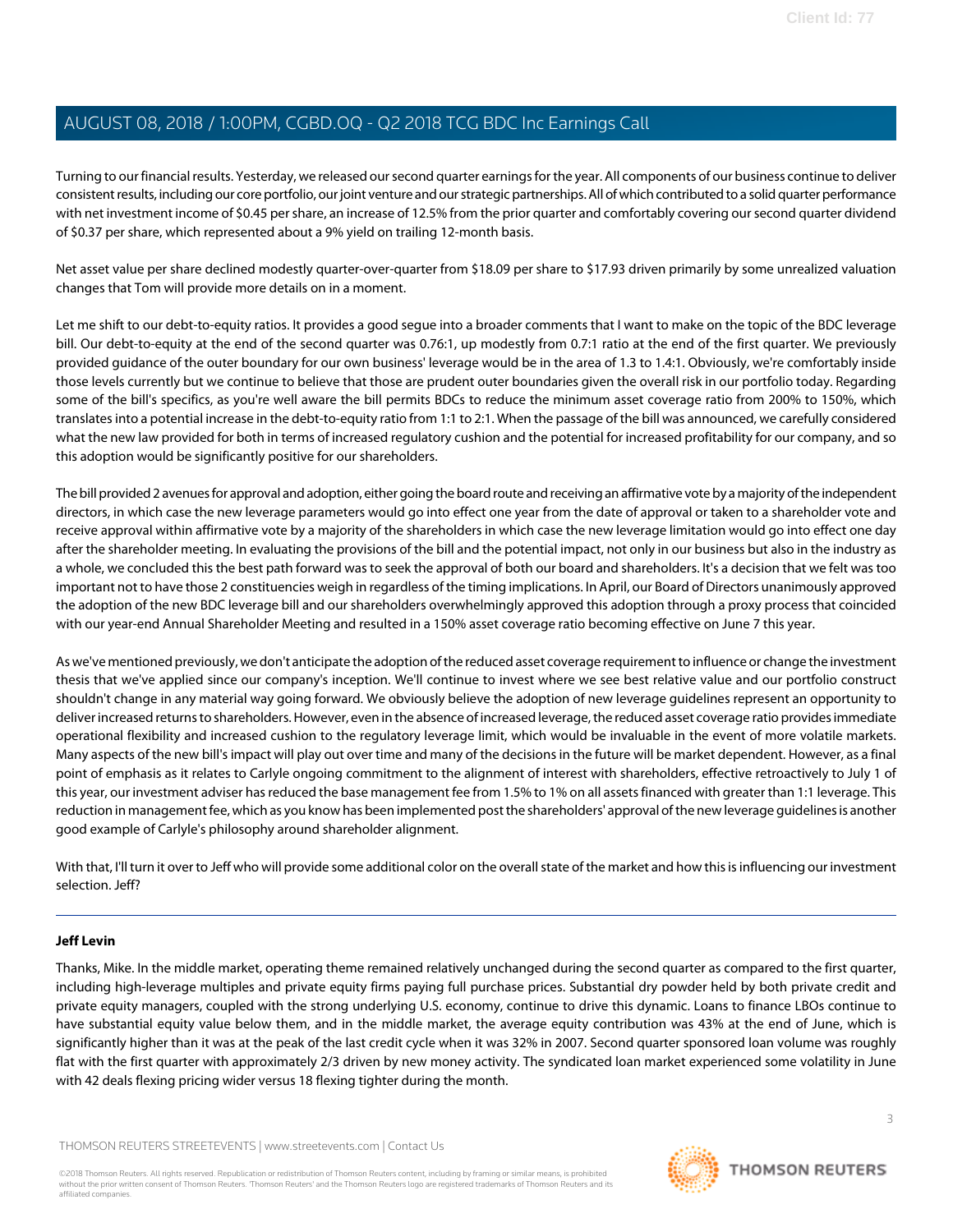That said, we have not yet seen this volatility significantly impact the middle market loan asset class. Given the competitive environment that persists, we continue to be focused on optimizing our ability to source as many high-quality investments as possible to generate strong risk-adjusted returns for our shareholders. Several critical elements support our ability to achieve these returns, including having highly flexible capital to invest throughout the capital structure based on where we find the best value, delivering differentiated industry intelligent from the vast Carlyle network to help the sponsors we've partnered create equity value for their portfolio of companies and ensuring our direct lending business has substantial scale and the ability to deliver full financing solutions for middle market borrowers.

Given the importance of scale, one theme we want to address that has become increasingly beneficial to the TCG BDC is the growth across the direct lending business managed by Carlyle Global Credit. In many instances, sponsors show deal flow only to those lenders that can commit large quantums of credit, resulting in scale being a differentiator to optimize investment sourcing.

Given this dynamic, we benefit from Carlyle's platform, which continues to raise capital in both co-mingled and managed account formats to further bolster the whole sizes of middle market loans, which allows us to maximize our origination funnel and have improved influence on terms. The continued expansion of Carlyle Global Credit platform allows us to take larger positions in individual transactions and win lead management roles while maintaining prudent diversification levels, which is a key tenet of our risk management strategy. A couple of recent examples include our investments in [Cole-Mart] and Stacks Sports. In each of these transactions are direct lending platform committed significantly more capital and what is held in TCG BDC. Our scale combined with other funds managed by our investment adviser was critical in winning these co-lead mandates and allowed us to size investment positions that are consistent with our diversification strategy. With that, I will hand it over to Grishma to provide the details of our origination activity this quarter.

# <span id="page-3-0"></span>**Grishma Parekh** - The Carlyle Group L.P. - Partner and Head of Carlyle Mezzanine Partners

Thanks, Jeff. Overall, we had a strong capital deployment quarter on a number of fronts. During the second quarter, we made 29 new commitments totaling \$394 million with 25 private equity sponsors. In past quarters, I've noted that the vast majority of our investment activity has supported our existing sponsor base. That encompasses over 100 U.S. middle market private equity firms with whom we have closed transactions.

This quarter, we added several new clients. These are firms that we had identified as important to our platform and have known for many years, but for one reason or another, had and not transacted with until now. Continuing to expand our market reach, is an important part of our origination strategy, what we do so with great care, especially in a hypercompetitive market like we have today in order to avoid any adverse selection issues. Our focus remains resolute on the top part of the capital stack. This quarter, more than 95% of our new loans were in a first lien position. Similar to past quarters, our capital is in support of buyouts where substantial fresh equity is coming in and for acquisitions that propelled the growth of our portfolio companies. In the second quarter, LBO and acquisition financings represented 80% of our investment activity. Approximately a third of our investments were in support of our existing portfolio companies as they sought additional debt financing for acquisitions and investments. This is an important benefit of having such a large and diversified portfolio. We view incremental financing as amongst the best risk adjusted deployment of our capital. These are companies we know well and often tend to be our best performing credits. For example, during the second quarter, we have co-led the first lien credit facilities in support of the acquisition of Teaching Strategies. Teaching Strategies had been an existing portfolio company and provides the curriculum, assessment and professional development to the early education market. It's a market leader that should benefit from secular tailwinds in the early education space, irrespective of the economic environment. Based on the information edge we had due to our incumbent position, we are able to provide certainty and speed of execution to the sponsor and were awarded this mandate.

While we've seen a general weakening of credit terms, our new investment and overall portfolio metrics remained highly attractive. The loan-to-value of our new investments was 45%, largely flat from the prior quarter and in line with the overall portfolio. The weighted average net debt to EBITDA this quarter was 5.5x, also in line with the portfolio as a whole.

The weighted average interest coverage per quarter was about 2.5x. Covenant-light volume represented less than 10% of our new investment activity and is less than 10% of our portfolio as well. Shifting to the Middle Market Credit Fund, the JV currently stands at \$1.1 billion and comprises 10.7% of TCG BDC's total investments. Net portfolio growth was 4.2% quarter-over-quarter. On a combined basis, the total investment portfolio of TCG BDC and the JV increased to \$2.9 billion. The unlevered weighted average yield of investments from the JV is approximately 7.1% from compared

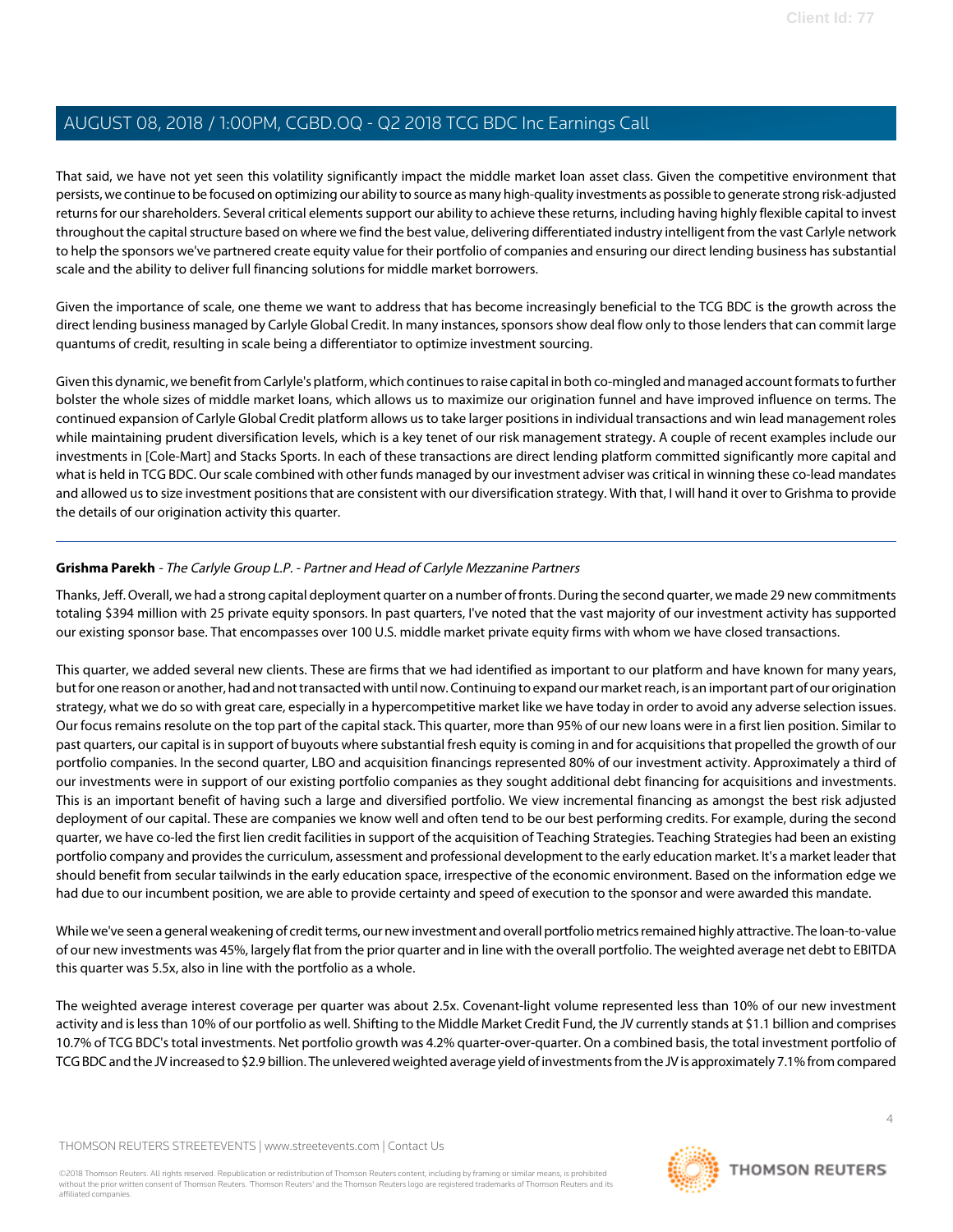to 9.3% in TCG BDC. This vehicle highlights our ability to produce a high quality of return with more leverage while investing in lower risk underlying investments. Finally, loan sales and repayments were \$209 million, weighted towards TCG BDC.

Despite the heavy repayment activity, TCG BDC experienced modest net portfolio growth of just under 2% quarter-over-quarter. The asset mix also shifted further in favor of first lien as 2 sizable second lien positions were (inaudible). This mix shift is a reflection of our investment approach and the (inaudible) market, where we're seeing more opportunistic transactions and aggressive behavior by market participants. I'll now turn the call over to Tom Hennigan.

## <span id="page-4-0"></span>**Thomas M. Hennigan** - TCG BDC, Inc. - CFO, Chief Risk Officer and Head of Underwriting & Portfolio Management

Thanks, Grishma. Today, I want to discuss our second quarter financial performance, the current portfolio and our financing facilities. I'll begin with a discussion of our financing facilities given we've had a very active last few months in conjunction with the approval by both our board and shareholders of the increase to our statutory leverage limit. Last week, we successfully priced the reset of our 2015 vintage CLO. We are upsizing the CLO from \$400 million to \$550 million, establishing a new 5-year reinvestment period and increasing total debt issued by \$176 million, all while slightly improving our overall cost of capital.

In the next week, we expect to close on an amendment to our SPV financing facility that will reset the 3-year reinvestment period, maintain pricing at [plus 200] and importantly, permit the new statutory leverage level. In addition, we've made great progress with the lenders under our corporate revolver facility on an amendment that would provide us with similar flexibility. Regarding future additions to our debt capacity, we're looking at both upsizing our current secured facilities as well as tapping the unsecured markets. On that note, we finished the second quarter with total debt outstanding of about \$860 million, up about \$60 million from 3/31 driven by the net deployment activity highlighted by Grishma. As of 6/30, we had approximately \$230 million of total unused commitments under our credit facilities, and that will grow to over \$400 million following the closing of the CLO upsizing later this month.

Regarding the portfolio, the weighted average internal risk rating ticked up modestly to 2.3 total watch list transactions, those rated 4 or worse on our internal risk rating scale, ticked down by a net \$29 million. However, 2 loans migrated to the fixed category, indicating probable loss, while non-accruals increased to 1.7% of total fair value. In terms of credit metrics, our portfolio continues to experience annualized LTM revenue and EBITDA growth of about 10% on a year-over-year basis. Our portfolio weighted average net leverage inched up modestly this quarter, primarily due to repayment of loans that had previously deleveraged since the time of our initial investment. In regards to valuations, total aggregate realized and unrealized net loss was about \$15 million for the quarter. Valuations, again, benefited from continued tightening in secondary spreads for the middle market index we track, and we had successful realization on our equity co-investment in global software. Offsetting these were some additional markdowns, notably on Product Quest and [12]. Turning to the financial results for the second quarter. Total investment income was \$52 million, up about \$5 million versus the first quarter. This increase was split roughly evenly between interest income and other income, which was aided by higher arranger fees. Total income from the JV was roughly flat quarter-over-quarter. Net expenses were \$24 million for the second quarter compared to \$22 million in the first quarter. The largest component of the increase was higher interest expense driven by both higher average debt outstanding and an increasing LIBOR. The end result was net investment income for the quarter of about \$28 million or \$0.45 per share, which compares to our regular declared dividend of \$0.37 per share. And of note, on August 6, our Board of Directors declared the regular dividend for the third quarter at the same \$0.37 per share payable to shareholders of record as of the close of business on September 28.

Regarding JV returns, the second quarter dividend yield on our equity in the JV was about 15%, down from the 19% achieved in the first quarter. But as I mentioned on last quarter's call, we expected this normalization following some one-time items in the first quarter, and we expect to achieve similar mid-teen results in future quarters. That concludes our prepared remarks. Thank you everyone for joining us today. And with that, I'll ask the operator to open the line for questions.

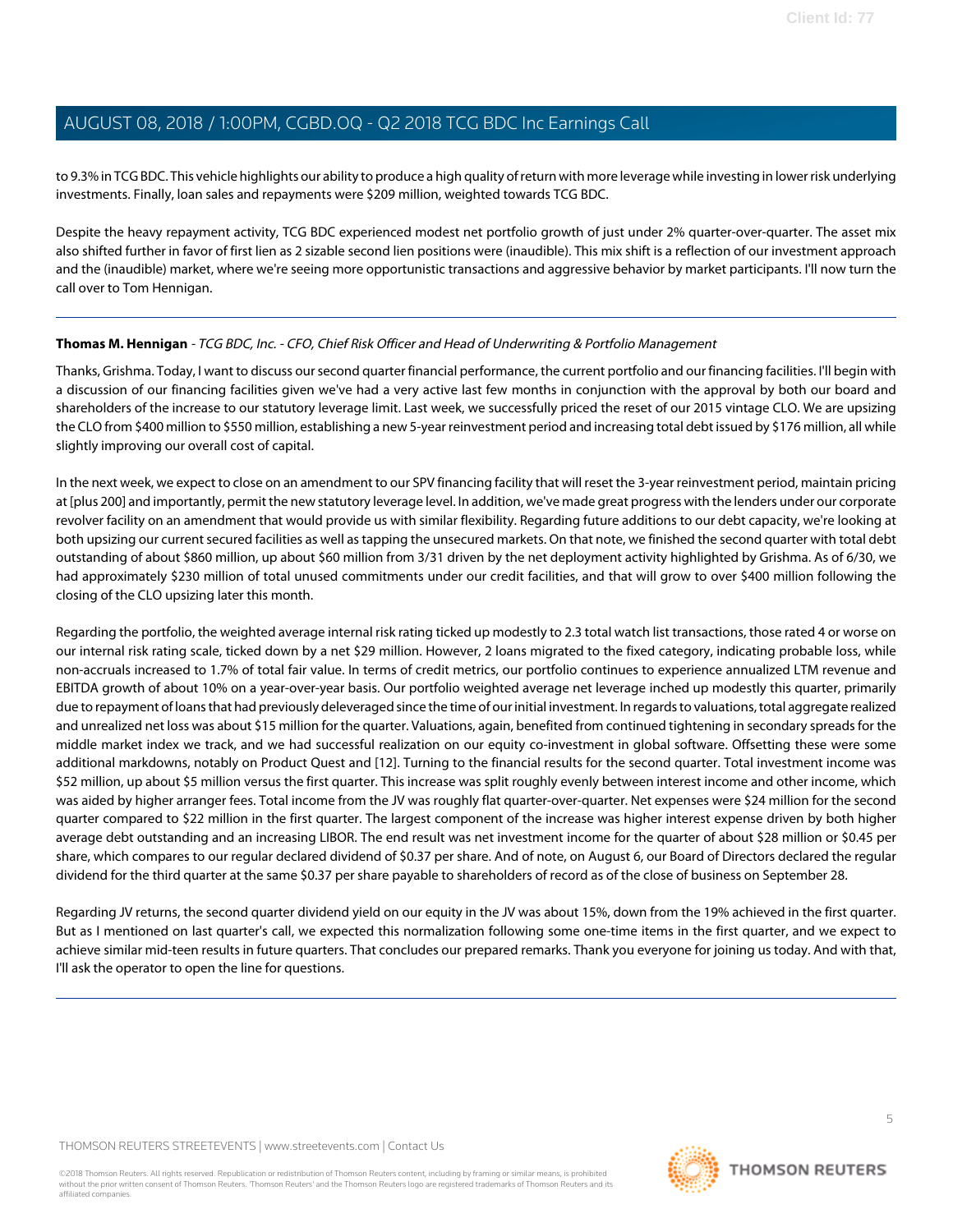# **QUESTIONS AND ANSWERS**

## **Operator**

(Operator Instructions) Our first question comes from Fin O'Shea with Wells Fargo Securities.

## <span id="page-5-0"></span>**Finian Patrick O'Shea** - Wells Fargo Securities, LLC, Research Division - Associate Analyst

I guess, just to start. Broadly, you highlighted in sort of the platform growth in your ability to spread deals around your various funds. The bill origination sizes in CGBD for your larger deals looked roughly similar, so can you give some color on are you winning larger shares of consistent nature deals? Or are you going up to larger EBITDAR enterprise value for example type companies?

## **Jeff Levin**

Sure. Thanks for the question, Fin. It's Jeff Levin. Our origination strategy hasn't changed in terms of the target market, the sponsors and the size of the businesses that we look to finance. The ability, though, to commit to the entire financing anywhere between \$100 million and \$300 million or so in a single name allows us to drive better terms have more impact on economics and widen the deal funnel as well as I referenced. Sponsors, in certain instances, show deals to only a few different lenders that can provide certainty and can do it quickly, to derisk the liability side of an LBO. And so we, given the growth the platform across co-mingled funds and estimates across our credit platforms here, we're able to commit much larger quantums than we could have even 1 year or 2 years ago and be able to drive better risk-adjusted returns. And the diversification across the various pools of capital, given the size of the balance sheet, we're able to continue to drive typical positions of anywhere between 1% and 2% given the growth of the business.

# **Finian Patrick O'Shea** - Wells Fargo Securities, LLC, Research Division - Associate Analyst

Okay, very well. Makes sense. And on -- is there -- is this intertwined with your higher arranger fees as outlined this quarter? Or was there some sort of one-off? Should we expect that to remain consistent? Or is this kind of a pop quarter?

## **Jeff Levin**

Yes, I think -- I'm sorry, am I good?

# **Michael A. Hart** - TCG BDC, Inc. - Chairman & CEO

Hey, Fin, it's Mike. Well, thanks for the question. I would view on the fee income this quarter as a bit of an anomaly. We don't look at that as a primary source of income, although there's clearly opportunities there. But that's not something that we look at in driving the overall strategy.

## **Finian Patrick O'Shea** - Wells Fargo Securities, LLC, Research Division - Associate Analyst

Okay, very well. One more. On the CLO upsizing, is that the credit fund? Or is that the balance sheet CLO? Sorry, I missed that one?

## **Thomas M. Hennigan** - TCG BDC, Inc. - CFO, Chief Risk Officer and Head of Underwriting & Portfolio Management

Hey, Fin. It's Tom. That's the balance sheet CLO.

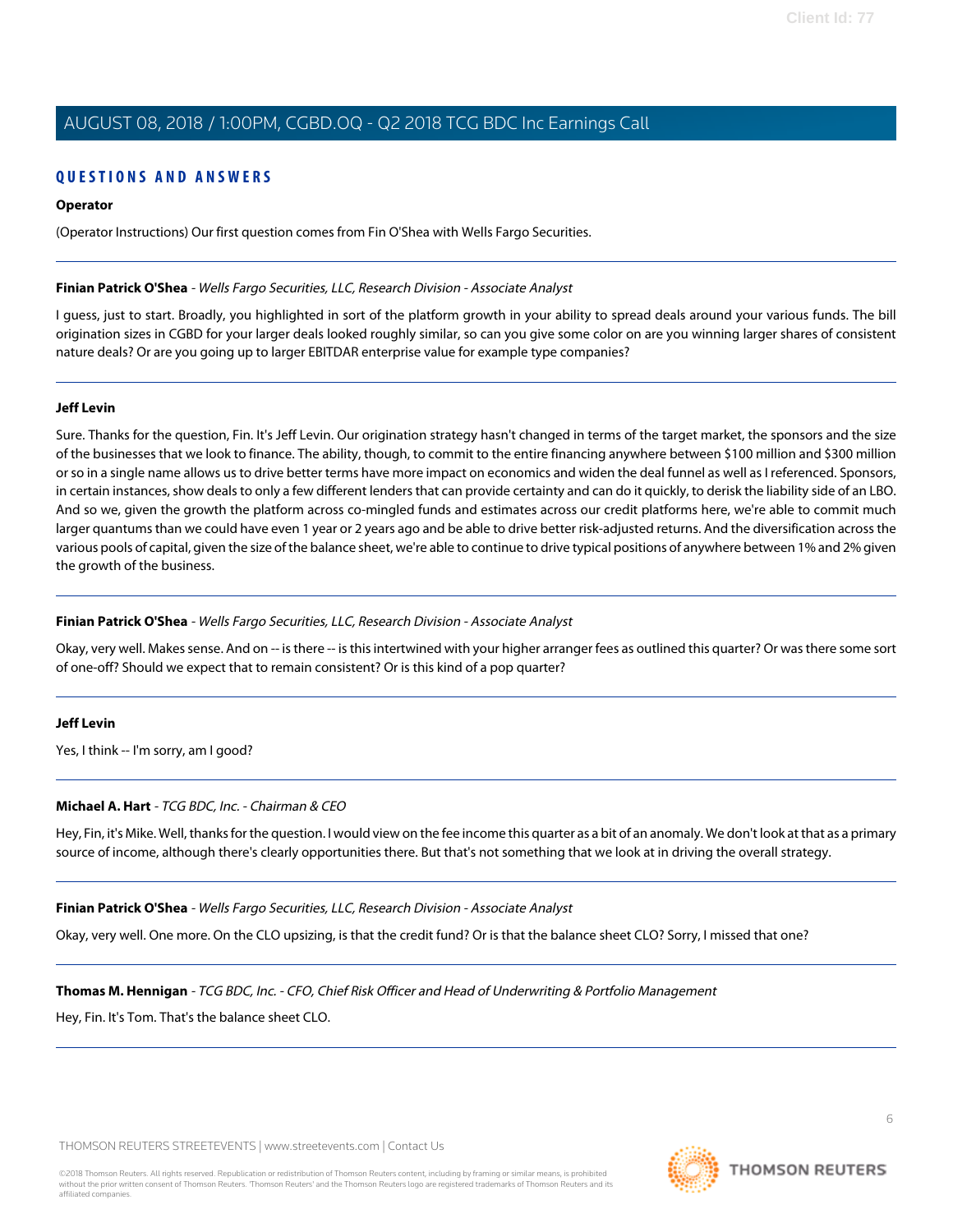## **Finian Patrick O'Shea** - Wells Fargo Securities, LLC, Research Division - Associate Analyst

Okay. So does that mean you refinanced it? And the the SEC issue, I'm sure you're familiar with, I'm less so on the nuances. But in terms of the SEC not allowing the 40 act vehicle, et cetera to run CLO financing, is that solved at this point? Or did your upsize, was that outside of the framework for the SEC rule there?

## **Thomas M. Hennigan** - TCG BDC, Inc. - CFO, Chief Risk Officer and Head of Underwriting & Portfolio Management

No, that was solved on our end for the risk retention issues that, that previously had, I guess, delayed activity in the market.

## **Finian Patrick O'Shea** - Wells Fargo Securities, LLC, Research Division - Associate Analyst

Okay, very well. Just one more question on -- what's the name? Sorry. Product Quest, it looks like you paid down, if I'm correct, you paid down the front end of the unit tranche financing? Did this hit a buyout trigger type provision? Or is this something that kind of naturally wound down given it's a little bit seasoned here?

## **Michael A. Hart** - TCG BDC, Inc. - Chairman & CEO

No, Fin. On that transaction, you see 2 line items. One is a super priority revolver that all the lenders contributed to about a year ago, that's the first out piece. That's independent from the original unit tranche loan that we made back in 2015. The original loan from 2015 where we hold the last outrisk, that remains in place today. That's the position that you see that's just experienced markdown sequentially in the quarter.

## **Operator**

<span id="page-6-0"></span>(Operator Instructions) Our next question comes from Rick Shane with JPMorgan.

## **Melissa Marie Wedel** - JP Morgan Chase & Co, Research Division - Analyst

Hey, guys. it's Melissa on for Rick today. Quick question for you about potential impact from increased and allowed leverage? Are you thinking that your average hold size could skew upwards as a result of this, especially given the breadth of the platform across Carlyle that you guys highlighted just few minutes ago?

## **Michael A. Hart** - TCG BDC, Inc. - Chairman & CEO

Melissa, it's Mike. Thanks for the question. Melissa, we look at the increased leverage opportunity in a couple of ways. First and foremost, as I mentioned in my comments, a nice cushion to the regulatory leverage limit, and that certainly as we look at potential increased volatile markets impact on valuation, that's a nice thing to have. As we consider putting on additional leverage, we've always considered where we are today, which is about 0.76 debt-to-equity, comfortably moving into the 1.3x to 1.4x. So just mathematically, that creates for us \$700 million to \$800 million of capacity, if you will, and we look at it in that context. So the capacity, in terms of single holds or individual holds with respect to the BDC, grows in a linear manner relative to that. So if holding all things ---- holding all other things constant, if you look at just applying a leverage to our portfolio today of about \$2 billion, taking it to 2.8 within the constraints of the leverage limits as we looked to apply them would simply allow for that increased commitment size in a linear manner from where we are today based on that sort of 30% increase in overall portfolio size.

## **Melissa Marie Wedel** - JP Morgan Chase & Co, Research Division - Analyst

Okay, okay. And then one follow up, do you guys have any line of sight into any large expected repayments or exits that you're willing to address for 3Q?